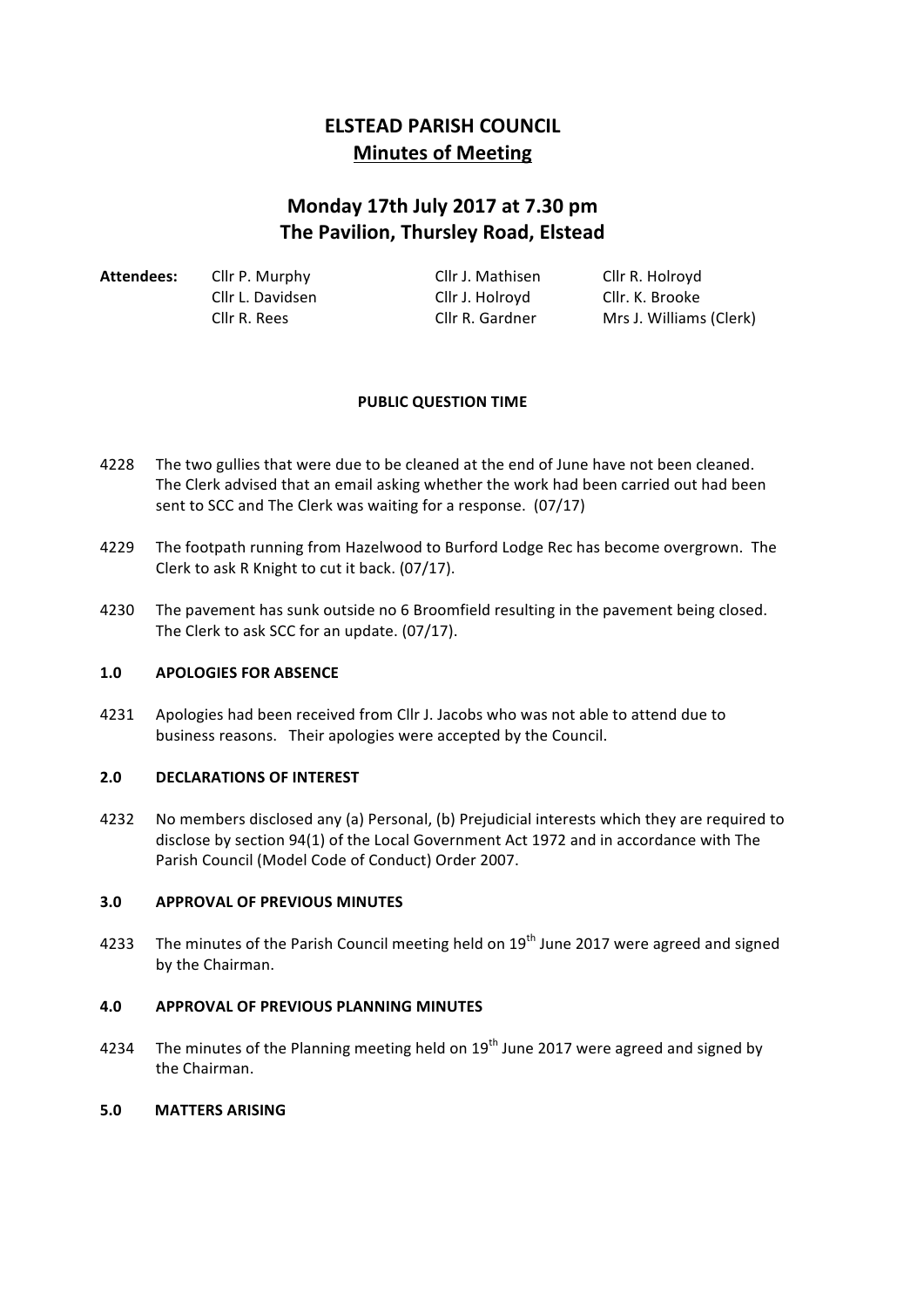- 4235 BW improvement. On  $6<sup>th</sup>$  April, Hannah Gutteridge explained that she might have some monies and would try and repair one of the bridleways using SCC PIC money. The PC offered her £1,500 to help and gave priority to BW 68. **(07/17)**
- 4236 Improved cycle route Elstead to Milford/Rodborough. Formal written permission from MoD and NE will be required to approve the proposed slight detour route. (07/17)
- 3125 Village Banner/logo Cllr Mathisen advised that he was hoping that the appropriate Neighbourhood Plan groups would consider whether an internet hub was needed for the village and whether a new village banner/logo was appropriate. **(06/15). Minute** to be removed next month.
- 4237 Flooding in Springfield there is still no action from SCC. An initial response was received from Framptons but they have still failed to answer the question as to whether the covering of the drain was authorised despite the Clerk chasing this several times. **(07/17).**
- 4177 School Fruit Trees The School is still looking for additional suitable sites in the village in order to plant more of these school-grafted fruit. (06/17). Minute to be removed next **month.**
- 4178 The condition of the track at the end of Hookley Lane needs improving. Hannah Gutteridge of SCC has been notified of the proposed work. Richard Knight (RK) has assessed the site but now may not be able to do the work. Cllr Murphy to liaise with RK. **(06/17).** Minute to be removed as covered in Agenda Item 9.0.
- 4238 Thursley Road football pitch. Work has been completed. The Clerk has invoiced the Sharks and the senior FC £500. Not all the funds have been transferred from WBC - The Clerk has **followed** this up. (07/17).
- 4239 Cllr Murphy declared an interest in this item. Matt Lank (WBC) has suggested that £1,500 be made available to fund improvements to the water supply for the cricket square. The funds have not been transferred from WBC – The Clerk has followed this up. (07/17).
- 4240 Beacon View Road BT Phone Box Cllrs agreed in principle that they would be happy to buy it from BT for £1 and turn it into a community library following a suggestion from a parishioner. It will cost  $£20$  a year to insure. Following a public consultation the phone box is to remain in situ. The Clerk advised that this box will be added to the 2018 **improvement schedule.** (06/17).
- 3829 Local EER Responses to be re-invigorated**. (12/16)**
- 4241 Tree Audit. Following the tree falling incident which resulted in Witley PC paying £500k damages, The Clerk has found a second tree surgeon who is certified to carry out an inspection of all of the trees on PC land. The tree surgeon to conduct a preliminary site visit at 10.30am, 22<sup>nd</sup> August. Cllr Murphy to attend in The Clerks absence. (07/17).
- 4242 VAS by the zebra crossing needed recalibrating. The VAS appears to be working accurately. (07/17). Minute to be removed next month.
- 4243 Dog waste: There are increased levels of dog waste and a second bin is needed along Back Lane. The Clerk has contacted WBC and is awaiting a response. (07/17)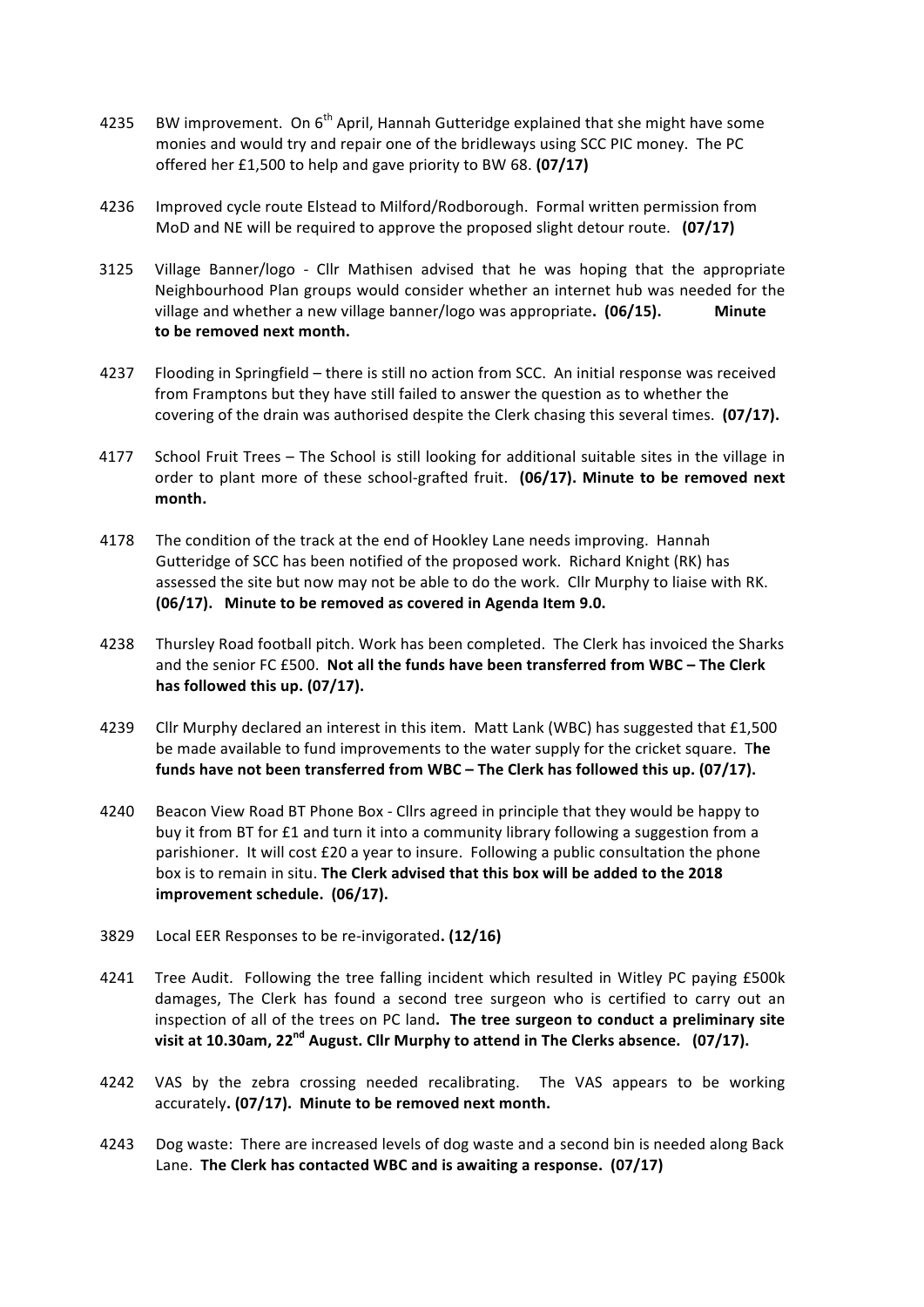- 4244 Part 2 of the Local Plan is due in November. LLP1 to be examined in June. The Parish Council submitted comments to The Inspector. The PC has learnt that there is a proposed increase of 14% with regards house building from 519 to 590 p.a. This increase is likely to be cascaded down however Elstead PC has not been informed if it is expected to build more than the 150 originally proposed. The PC could argue against any increase as the original house building target of 150 was based on 70 houses being built at Weyburn and the likelihood is that there will be 61 houses at Weyburn. A consultation document, how to deal with the Inspector's recommendations is coming out soon. **(07/17)**
- 4125 Possible closure of the Hyper Acute Stroke Unit at Guildford. The Rt Hon J. Hunt MP brokered a private meeting with key medical stakeholders on  $21^{st}$  April. The main concern is the effect that the ambulance response time will have on potential patients. A summary of the meeting to be circulated to all councillors. A follow up meeting to be held in July. Cllr J. Else was thanked for her hard work in facilitating this meeting. **(05/17).**
- 4245 Weyburn Works there has been no further development on this and it is still showing as pending on the WBC Planning website. **(07/17)**
- 4041 The problem of parking congestion in Broomfield. A petition is being raised by a resident calling for a layby, similar to that which was installed in Springfield, as a solution. **(04/17). Minute to be removed next month.**
- 4246 Disabled Parking Bay in front of the church. The Clerk has contacted SCC and is waiting on confirmation from St James PCC in order to proceed the request. (07/17).
- 4247 The Backland lease. Cllrs Murphy and Cllr R. Holroyd met with the land agent on  $21^{st}$  June and inspected the field. The land was being reasonably well looked after although it needed some tidying up and the ragwort needed dealing with. Cllr Davidsen did explain that a horse has escaped. The tenant has sprayed the field and Cllrs are happy for the lease to be renewed at the same rate for another year. The rent to be reviewed for 2018/19. The Clerk to inform the agent accordingly and to invoice. (07/17).
- 4248 Ragwort has been spotted on the EVAA land. The PC has requested that it be removed as a matter or urgency. (07/17)
- 4249 St James School Entry. '17/18 entry is oversubscribed with a number of residents not getting an offer of place. Cllr Murphy wrote to Cllr Harmer asking for a meeting with SCC to discuss the issue of the s106 agreement and future school capacity which he facilitated. Melanie Harding (SCC) confirmed in her official view the projections for primary school age children indicate that the school would be able to accommodate all applicants from the parish over the next five years. Melanie predicts a shortfall in real terms meaning that some applicants from Weyburn would be successful. John Baldwin, Head of Governors accepted this and feels it unnecessary to pursue further. **Minute to be removed next month. (07/17)**
- 4250 Letter to Paul Wenham re 5, Anderson Place. All clirs agreed that this should be referred to the ombudsman however the PC has since discovered only individuals can refer complaints to the Ombusdman. As Cllr Brooke has done so, Cllr Brooke to take the issue to the Ombudsman. (07,17)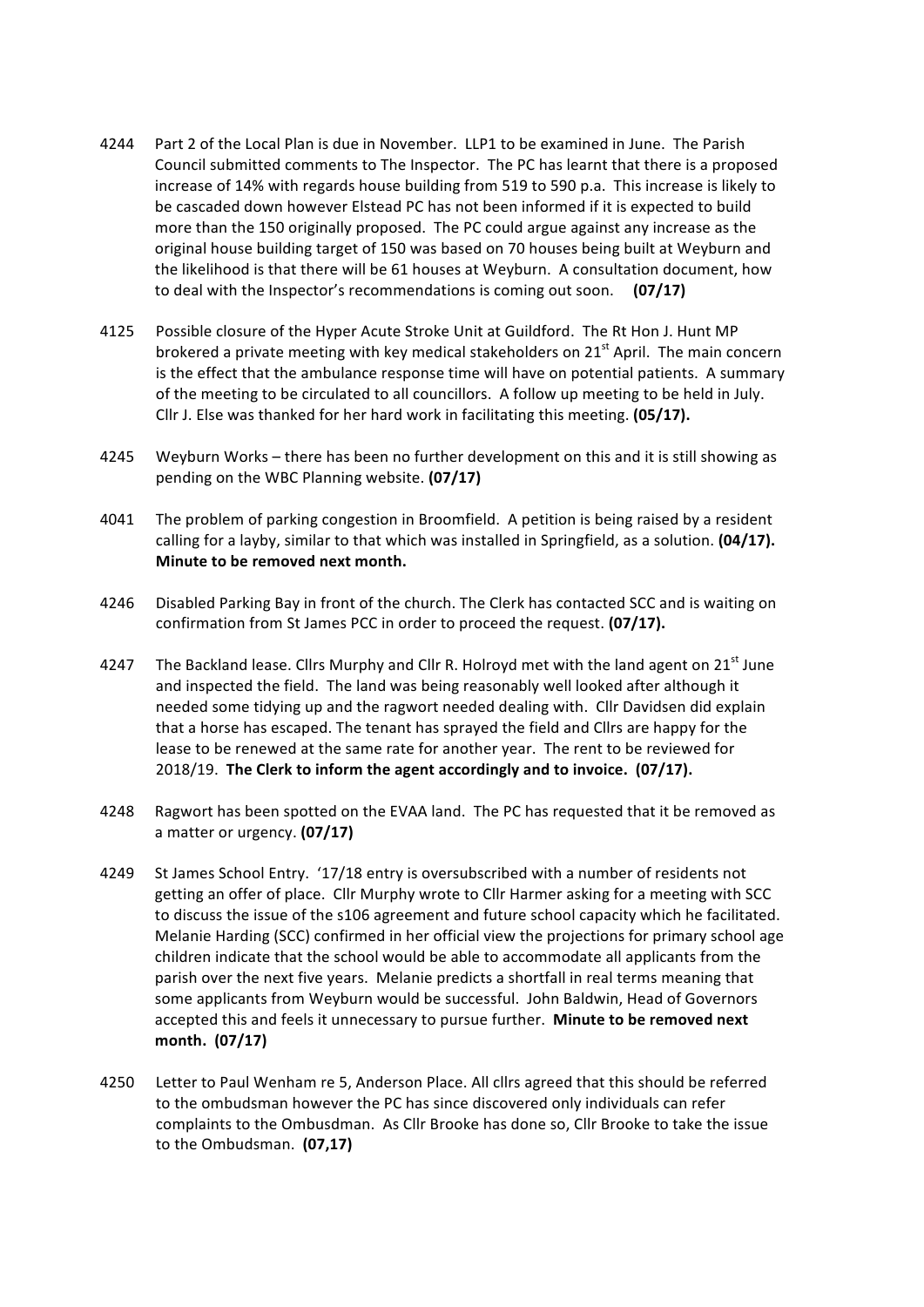- 4251 Fallen floodlight at Burford Rec: The floodlights are old and were originally second hand. Whilst The Sharks would like to keep the lights it will cost c. £3k to inspect and repair the lights which The Sharks can't afford to do. The PC does not recommend spending lots of money as the lights are old and instead proposes that they should be taken down. However if The Sharks have an alternative proposal then they should advise the PC prior to the September meeting. **(07/17).**
- 4252 The Local Plan Part 2 draft was circulated to cllrs before the June meeting and three key areas were discussed.

(i) Employment Sites – what factors should be considered? Rents and business rates should be collected from comparable businesses. They should ensure that marketing reports are factual and correct. New employment sites should be included

(ii) Green Space for Protection - see minute 4257

#### (iii) The GB and Development

The settlement of Elstead will come out of GB as per the LLP1 proposals. Many properties are adjacent to the settlement area but will remain in GB. They are subject to 40% maximum limit if they wish to extend. LLP2 questioned whether a visual rule should be applied rather than 40% limit however cllrs were against this and preferred a 40% guideline in determining how much a house can be extended. Cllrs agreed that the date at which this should be applied should be the property size in 1968 (when Elstead Settlement went into GB) and not 1948.

Cllr Murphy drafted a response on behalf of the PC which The Clerk submitted. Cllr Murphy to additionally propose that planning decisions relating to the 40% limit should be made in consultation with the individual Parish Councils. (07/17) Minute to be removed **next month.**

- 4197 FP64 remains shut due to erosion. One proposal would be to reroute the path inland however it would lose some of it's attractiveness if this were to be the case and permission would be needed from the landowner. SCC will likely not agree to the moving of the path inland by just a little as on-going erosion would mean that the path would need redoing in a decades time. **(06.17).**
- 4253 The moat bin was installed at the expense of the PC with an agreement that WBC would empty the bin. WBC have stated they will not empty it any longer. The PC agreed that it would fund the emptying of the bin and The Clerk has organised for this process to start. James Giles has sent profuse thanks for the PC for facilitating this (07/17) Minute to be removed next month.
- 4254 An email was received from Grayshott PC asking Clerks for policies on cyber security. The Clerk to look at the responses and see if relevant for EPC to adopt. **(06,17)**
- 4255 A hot air balloon landed in Burford Lodge Rec on  $17<sup>th</sup>$  June at 8am. The Clerk has contacted the balloonist and awaits the fee. (07,17)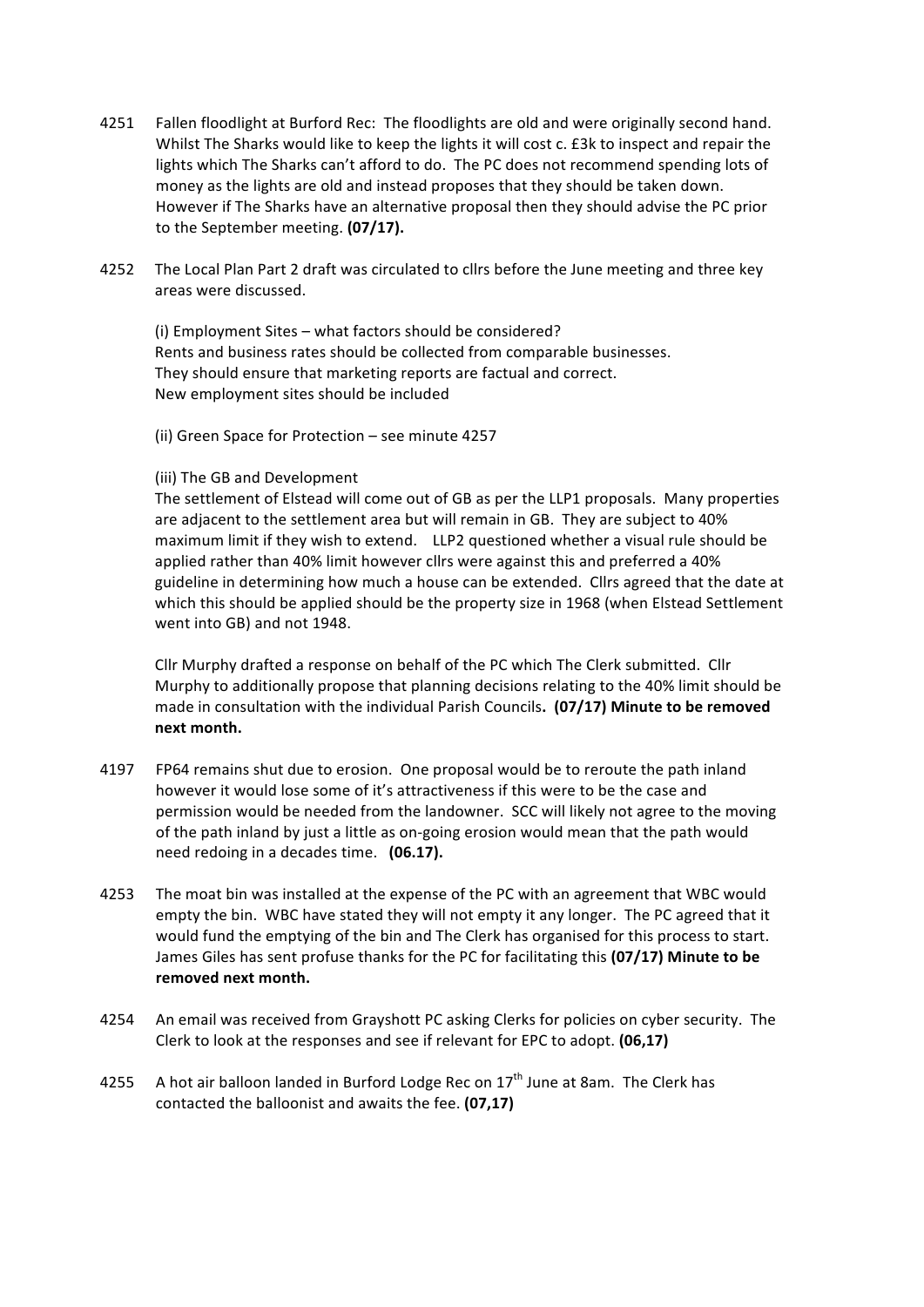4256 The issue of speed signs at the Milford end of the village was raised. There is a 40mph to 30mph sign within 5 metres of each other. The Clerk has contacted SCC Highways. **(07/17).**

# **6.0 REPORT ON THE GREENSPACE MEETING HELD AT WBC ON 7TH JULY**

- 4257 At the meeting WBC explained the criteria for proposing areas as Green Spaces.
	- That they should be accessible to the public
		- $\blacksquare$  That they shouldn't be extensive
		- It is not necessary to designate Village Greens
		- $I$  It is possible to designate SANGS as a local Green Space

It has been proposed that the settlement area is removed from GB status however it is still possible to designate greenspaces in former GB areas.

Cllrs proposed that the following should be included:

- Burford Lodge Rec and extension land and Thursley Road Rec
- **Bonfire Hill**
- **Sang area attached to Weyburn development**

## **7.0 NEIGHBOURHOOD PLAN**

- 4132 WBC owned land Cllr Murphy met with Andrew Smith WBC on 24/4 to establish whether any land could be made available for development. There is a small site just off Broomfield which Andrew will assess but it would only yield 2 houses. WBC are interested however in taking over any affordable housing once it has been built and preference would be given to local people. (05/17).
- 4191 Housing/Development: The PC has successfully obtained free technical support from Locality and this will be run by Aecom. The consultant has started work and aims to complete the formal site assessments by the end of July. **(06/17).** The application to Locality for a further £6,000 funding has been submitted and the monies received. **(06/17).**
- 4134 Meeting with Natural England (NE on 5th May. NE explained the difference between the Wealden Heath and Thames Basin SPA's. NE would not agree to building within 400m of the SPA. If 50+ dwellings are built within 5km of the SPA then the developer must ensure there is a SANG. If there are two sites of thirty houses close to each other this would be seen in the same terms as a single development and there could be a recommendation to have a SANG that both developments could share. Finally NE confirmed that we do not need to do a SEA. The Hammer Dam was also discussed. The Clerk circulated the minutes from this meeting. (05/17).
- 4258 Draft Policies / Big Meeting: The Big Meeting and exhibition was held on on 6<sup>th</sup> July. It was very successful with a large number of residents turning up to comment on the draft policies. Further detail was shared about the site assessment process and the sites that have been put forward were available for residents to see. The NHP SG to review with Angela the comments and feedback and amend the draft policies as necessary. (07/17)
- 4259 Workshop 17<sup>th</sup>-19<sup>th</sup> July: A design workshop will be held over three days. This will involve talking to and meeting with landowners of the sites that have been proposed for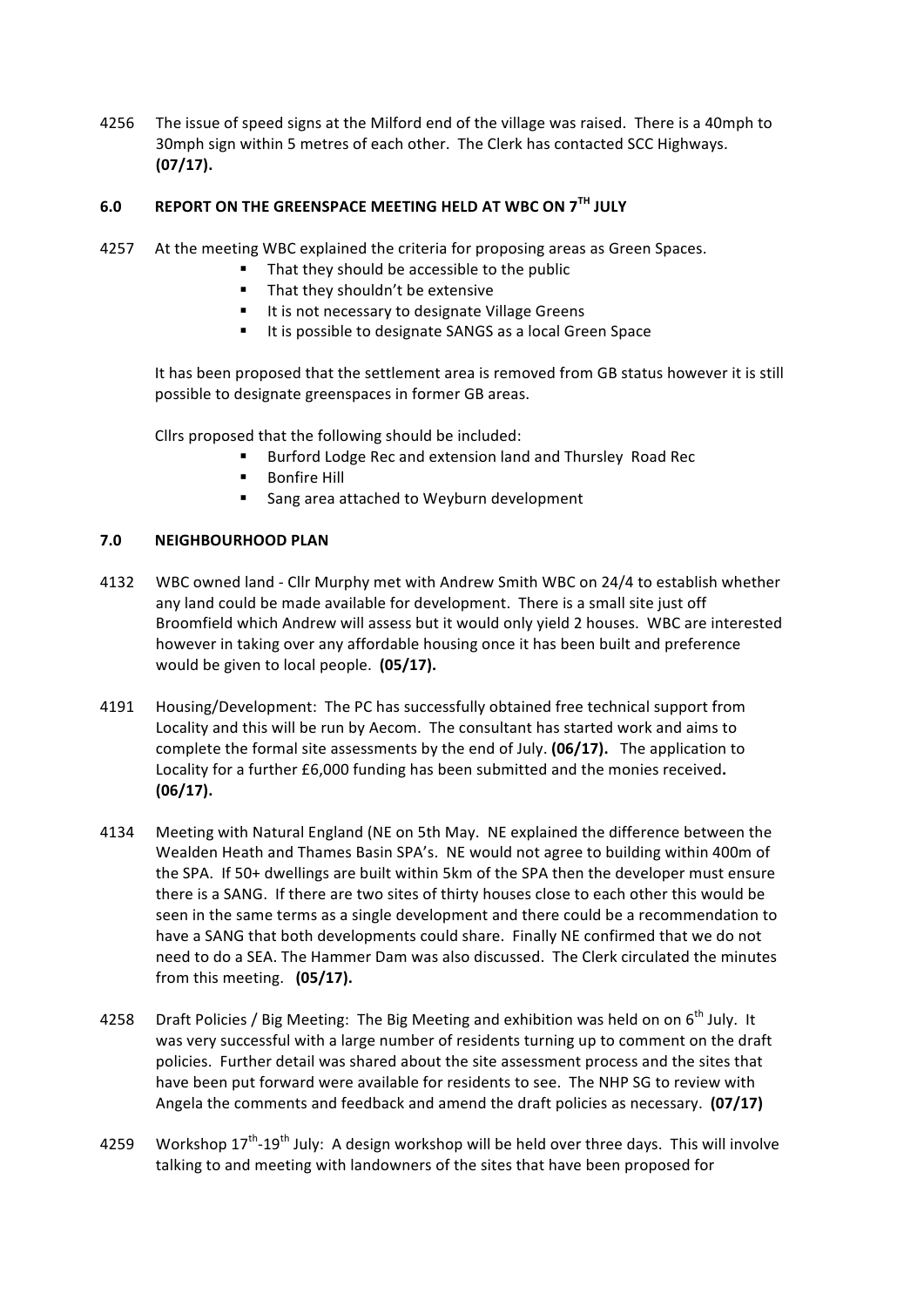development. It will also include looking at 2-3 sites and working up the sites in terms of possible 3d design and landscaping. **(07/17)**

- 3887 A discussion was held regarding how best to obtain the views of the younger members of the parish. One member of the NHP had suggested a Youth Forum but the ease of getting teenagers to attend a meeting at the weekend was questioned. Cllr Rees agreed to write a letter to key individuals who work with teenagers in the village to try to find ways to engage them. **(01/17).** The Clerk to liaise with the school so that the views of younger children could be obtained. (01/17). The NHP team to also ask pupils at Rodborough School what they would spend money on. (01/17). Minute to be removed.
- 4035 CIL Monies: Cllr Jacobs to discuss with Dawn Davidsen (who in turn to liaise with Peper Harow) how the monies should be spread across the NHP area. **(03/17)**
- 4011 Dunsfold the planning application has been called in. If the plans are rejected this could mean that we will need to find more houses. (03/17).

## **8.0 PLAY AREAS SUB COMMITTEE**

- 4260 Burford Lodge Rec Relaunch: The play equipment has been installed and Cllrs were delighted with the end result. The new equipment has passed the independent safety assessment and additional insurance has been organised. There will be a relaunch picnic on Friday  $21^{st}$  July at 3pm where the zip wire will be officially opened by Cllr Jenny Else. The Clerk to see if the Farnham Herald can attend and to publicise the event to the community. Unfortunately Cllr Harmer is not able to attend owing to business commitments. **(07/17).**
- 4261 The Clerk to arrange for a sign to be made acknowledging sponsors. The Clerk is waiting on two logos. **(07/17)**
- 4262 The safety surface remedial work. Safety surface surrounding the roundabout and under the elephant has been replaced. (06/17) Minute to be removed next month.
- 3593 The play area sub-committee have started to research a suitable replacement for the train. **(09/16)**
- 4013 The play area sub-committee have applied to the Billmeir Trust for funding and are awaiting a decision. (03/17).
- 4138 Funding: Tesco bags for Help is the only funding outstanding and the Sub-Committee is waiting on the final count to determine how much money Elstead PC will be awarded. **(07/17)**
- 3827 The Clerk / Cllr J. Holroyd to write to Tanshire Park to ask whether they might consider funding the Burford Lodge Rec play equipment improvements. (12/16).

#### **9.0 HOOKLEY LANE WORKS**

4263 Richard Knight has explained that he does not have the scope to do this job. Cllr Murphy to contact Hannah Gutteridge to see if she has any contacts that she can recommend.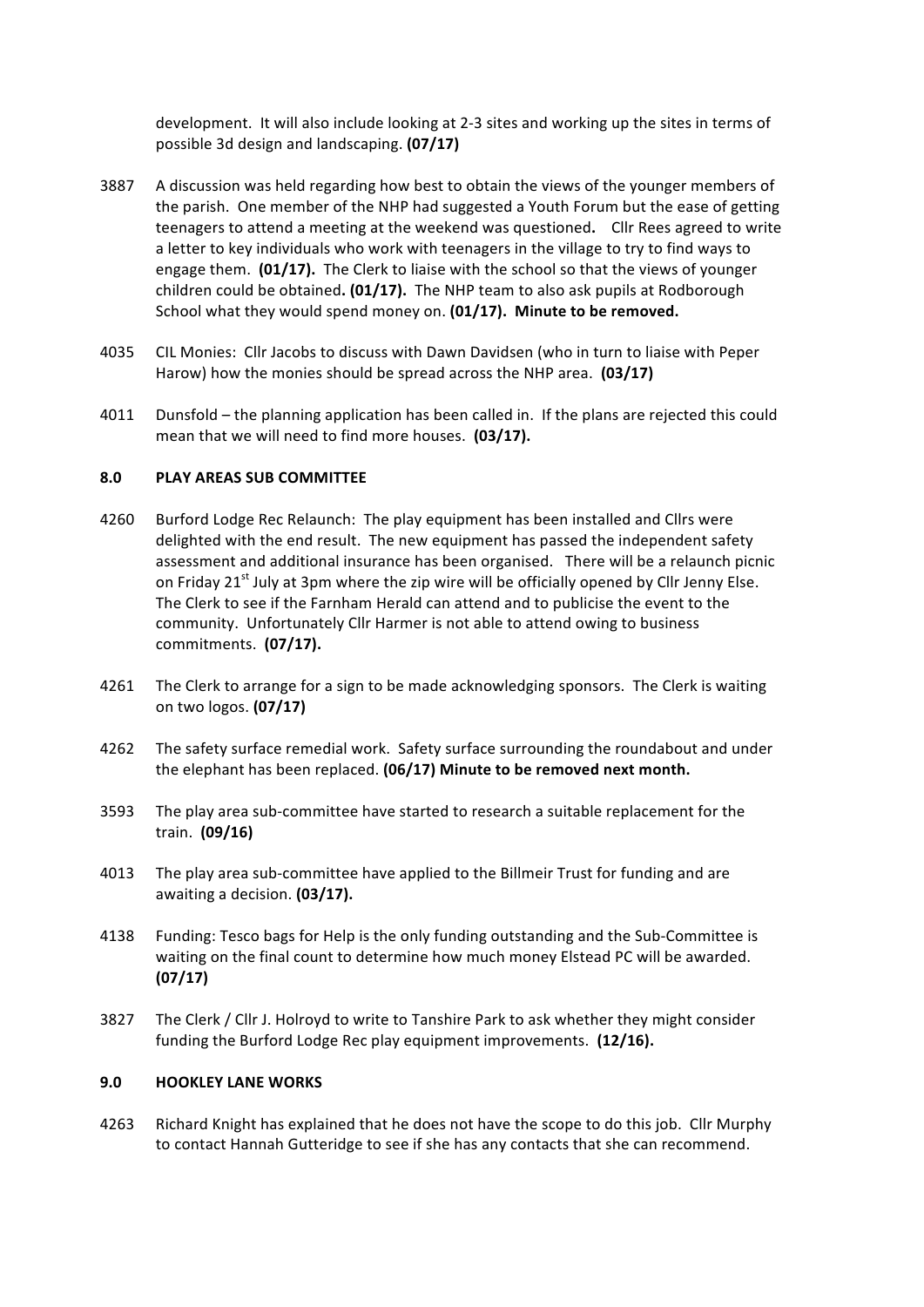There has been no response  $-$  Cllr Murphy to write again to SCC copying Cllr Harmer. **(07.17).**

#### **10.0 REVIEW OF GOVERNANCE**

4264 A recommendation from the External Audit was that Elstead Parish Council should have a detailed Governance Statement. The Accountants provided samples from other Parish Councils. The Clerk to investigate this further. **(07/17).** 

#### 11.0 **REPORTS AND CORRESPONDENCE**

- 4265 VOTY: The Clerk advised that there has been some successful filming at The Paperboat Race as well as subsequent visits for more filming. There has been no feedback on how we have done although The Clerk has tried to contact the production team several times. The Clerk advised that she would try and obtain footage so that it could be shown to the school and as a film prelude at Elstead cinema. The PC would like to thank all who have taken part. **(07/17).**
- 4266 Cemetery: The Clerk explained that there have been two requests for burial for people who are not residents of Elstead but who have strong family ties. Cllrs agreed that these two cases could be buried at Woolfords Lane the fee being double to what a resident would pay. The Clerk to contact the two parties and arranged as necessary. **(07,17) Minute to be removed next month.**
- 4267 Travellers: The Clerk advised that there has been much correspondence regarding travellers taking over sites in Farnham. **(07.17). Minute to be removed next month.**
- 4268 CRC Consultation: The Clerk advised of the reminder to feedback into the CRC Consultation regarding revised opening hours of certain Surrey Amenity Sites. Deadline for responses is 21.07.17. The Clerk to write explain that Elstead PC opposes any reduction in recycling facilities as it will lead to increased fly tipping. The PC is strongly against any reduction in opening hours at Witley. (07,17).
- 4269 The Clerk received a telephone call from a resident advising that Surrey is proposing a detour for FP64 away from the River Wey. The Clerk has not received formal notification from Surrey CC. The Clerk to investigate and to write to Surrey CC explaining that the detour would detract from what is a pretty, riverside walk that is still much used despite **being 'closed'. (07/17).**
- 4270 Waylease Signed: The Clerk has signed a waylease agreement form for the new house being built at Redcot. The Clerk was advised that the council would receive a small payment for having the telegraph pole on council land. The Clerk to chase and ensure payments are backdated for as long as possible. **(07/17).**
- 4271 A request to cut the grass in The Croft play area was received. This has been actioned by The Clerk. (07/17) Minute to be removed next month.
- 4272 A copy of a letter from the Mayor of Haslemere was received regarding traffic diversion issues that arise when A3 tunnel at Hindhead is closed. **(07/17) Minute to be removed next month.**